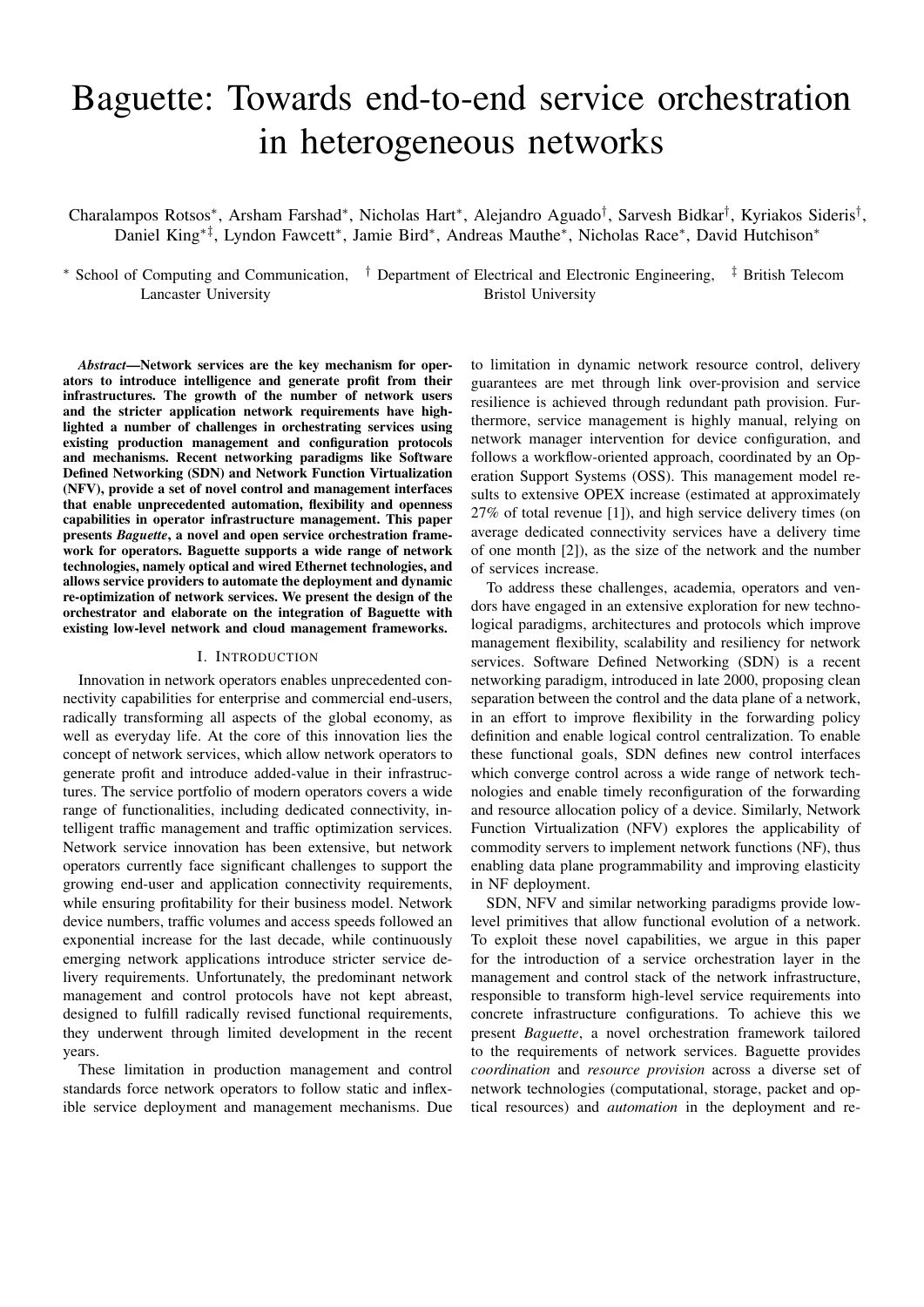optimization of network services. Unlike existing function orchestration frameworks, Baguette is designed to support a service-oriented control abstraction.

Baguette design is motivated by popular networks services and aims to fulfill their functional requirement  $(\S$  II). We present the architecture of Baguette and elaborate on its ability to converge control between two popular communication technologies; wired Ethernet and optical (§ III). Finally, the paper discusses future directions in the design of service orchestrators (§ IV).

# II. SERVICE ORCHESTRATION CHALLENGES

Network services are represented as directed network graphs, where nodes describe NFs and edges describe connectivity requirements between them. NFs are abstract network elements capable to perform specialized traffic manipulation operations at high rates and with low processing overheads. Their processing capabilities span from simple packet manipulation operations like NATing, firewalling and routing, to advanced flow-oriented processing operations, like WAN optimization and application proxying. Service graph nodes and edges are typically associated with service delivery guarantees that must be fulfilled by the operator during the lifecycle of a service. NF delivery guarantees include both low-level metrics, like bandwidth and per-packet latency bounds, and high-level application-oriented metrics, like guaranteed object delivery latency. Connectivity resource guarantees include a combination of bandwidth, jitter, latency and physical-layer technology requirements. A key challenge for the deployment of network services is NF ordering. Directionality in the service graph defines the order in which packets must traverse NFs.

A *service orchestrator* is a control module which manages the computational and network resources of an operator infrastructure and enables seamless deployment, management and configuration of a network service. To identify the requirements for the service orchestrator, this section elaborates on the model of two popular network service types (Figure 1). Motivated by these services, we define a set of requirements for future service orchestrators.

## *A. Content Delivery*

Content delivery is one of the predominant traffic classes, based on volume, in the current Internet traffic mix [3]. The radical increase in the volume of HTTP traffic carrying static web objects has motivated the development of a new end-toend service type, named Content Delivery Networks (CDN). CDN services are third-party services which assist Internet applications to improve performance and scalability by onloading static content distribution.

CDN architectures commonly employ multi-layer architectures to achieve scalability and flexibility. As depicted in Figure 1a, CDN architectures contain predominantly two node types: cache and storage nodes. Cache nodes are distributed across the Internet and serve content to nearby end-users. Because served objects do not fit in the memory and disk





(c) Evolved Packet Core.

Fig. 1: Example service graphs

resources of each cache node, CDN services maintain a small number of well-provisioned content storage datacenters which host all available objects. On a user request, if an object is not available on the selected cache node, the cache node is responsible to fetch the object from the appropriate storage node in the CDN datacenter. In addition to the storage and cache nodes, CDN services maintain a management plane, responsible to monitor node load and object popularity and decide caching and client steering policy.

CDN services follows two primary approaches to provision connectivity with eyeball ASes, in order to ensure service reachability with low-latency and high-bandwidth. In the first approach, a CDN provider deploys dedicated links from its datacenters to popular IXP infrastructures, thus achieving high peering degree on the AS graph. Eyeball ISPs must provision a similar link to ensure that end-users can access CDN services [4]. An alternative approach, that has gained popularity in the recent years, relies on cache node deployment in the operator datacenters [5]. This way, the operator minimizes the volume of traffic traveling outside its infrastructure and reduce OPEX.

The operation of CDN services in the current Internet architecture is significantly impaired by the static and verticallyintegrated nature of modern network infrastructures. On the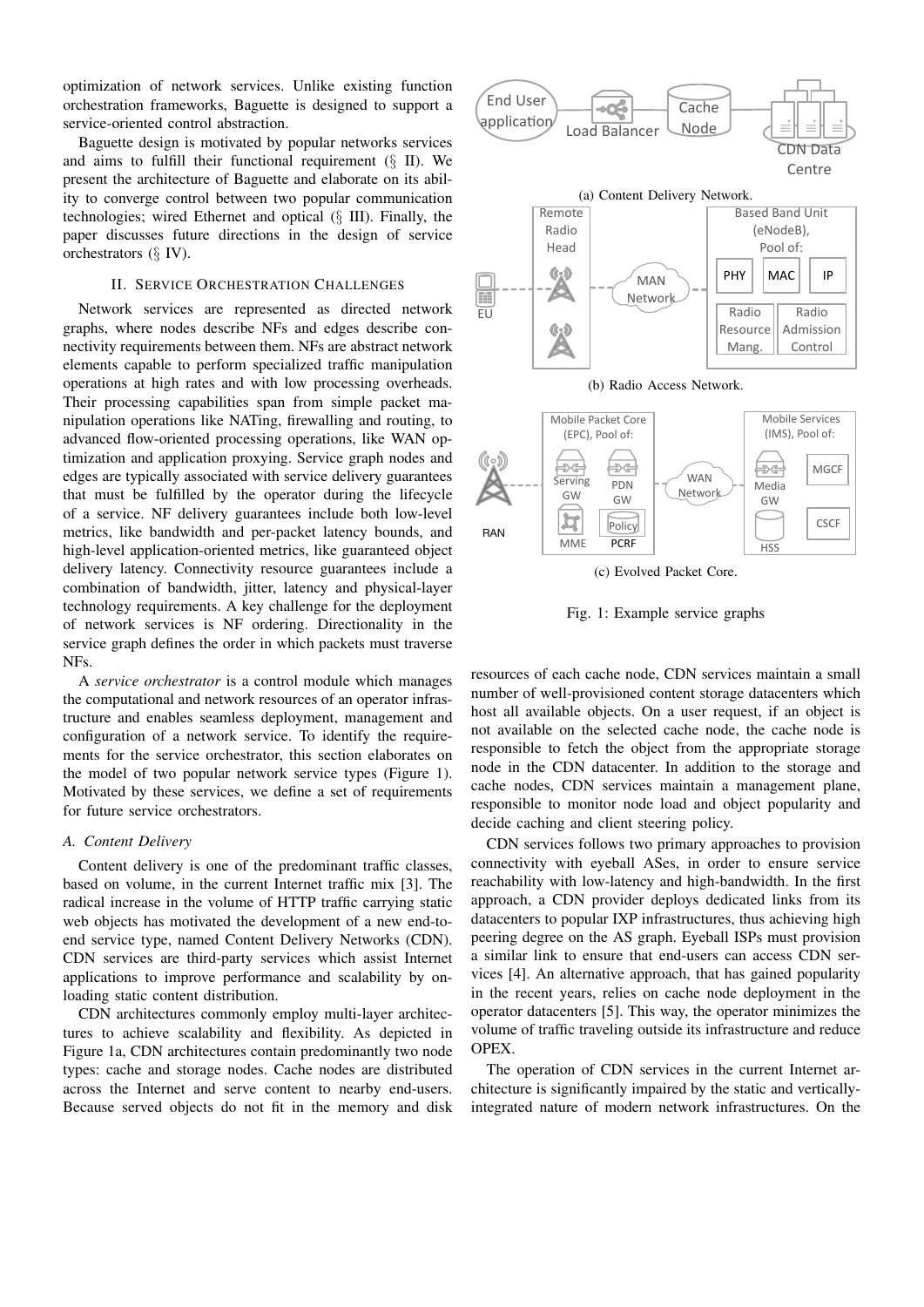one hand, CDN service providers face significant challenges towards an efficient mechanism to redirect users to their nearest cache node. Furthermore, the limited elasticity of resource allocation mechanisms in operator infrastructures, limits the ability of CDN services to gracefully handle high fluctuation in user demands. On the other hand, operators face significant challenges to monetize CDN service connectivity and efficiently manage CDN traffic steering changes. Typically, when a bottleneck appears in the operator network, CDN services try to dynamically steer traffic requests to different cache nodes, radically changing the traffic matrix of the ISP. In response to such major traffic matrix changes, routing protocols try to adjust the forward policy to accommodate link load changes, and result in transient forwarding policy oscillation, connectivity degradation and packet loss.

# *B. Mobile Network Virtualization*

Mobile networks have been widely adopted by end-users in the recent years, currently providing support for 50% of the global population [6]. Since the introduction of the 4G standards, mobile network operators have converged all of their basic network services under a common packet-oriented design with strong packet latency guarantees. The recent effort in the development of the new 5G standards, have introduced new stronger service delivery requirements; three orders of magnitude greater access speeds and device connectivity support, two orders of magnitude more bandwidth per user, sub-millisecond latency and lower energy consumption and OPEX [7].

Mobile networks follow a dual-layer hierarchical architecture, consisting of the *Radio Access Network (RAN)* and the *Evolved Packet Core (EPC)*. Since the introduction of the 3G standard, the mobile RAN is separated in two functional blocks: the Remote Radio Head (RRH), which is responsible for wireless signal reception, transmission, transformation and amplification, and the Base Band Unit (BBU), which manages the MAC layer between the base station, the connected enddevices and the neighboring cells (Figure 1b). Connectivity between the RRH and the BBU has high bandwidth and ultra-low latency requirements, thus the two components are typically co-located. This design choice increases significantly the RAN deployment and operational costs. The cooling requirements of a BBU increase significantly the cost and power consumption of a base station [8].

Recent trends in RAN design have proposed the separation of the two components and the deployment of BBUs in the central office of the operator; an architecture commonly termed as Cloud-RAN (C-RAN). C-RAN significantly reduces deployment and operational costs and improves elasticity and resilience of the RAN. In parallel, the centralization of multiple RRHs under the control of a single BBU improves resource utilization, cell handovers, and minimizes inter-cell interference. Currently a number of interfaces, architectures and testbeds provide the technological capabilities to run and test C-RAN systems [9], [10], while vendors currently provide production-ready virtualized BBU appliances [11]. In addition,

novel control abstractions have been proposed to converge the RAN control abstraction with the underlying transport technologies and enable flexible deployment strategies [12].

A challenge for C-RAN architectures is the multi-Gb bandwidth and sub-millisecond latency and jitter requirements for the connectivity between the RRH and the data-center [13]. These requirements significantly vary over time, reflecting fluctuating geographical location popularity. To improve the efficiency of the RAN front-haul connectivity, operators require dynamic resource management over a wide range of transport and packet networks. In addition, to improve elasticity and resiliency, operator require greater flexibility in BBU pool resource management. Addressing these challenges is a core goal for the 5G Public Private Partnership (5G PPP) standardization body [14].

Evolved Packet Core (EPC) is an architecture for the core network of mobile operators, introduced in the 4G standards, which allows convergence of voice and data traffic under a single IP-based network. The functional blocks contained in an EPC are presented in Figure 1c. The design of the architecture contains a large number of individual components, each having diverse bandwidth and latency requirements, while implementations tend to exhibit limited interoperability and openness.

Multiple studies have argued for the softwarization of the key EPC functional blocks and the introduction of programmability in the EPC network control [15]. SoftAir [16] is a software-defined architecture for next generation mobile networks using network and function virtualization paradigms for both EPC and RAN. Open5GCore [17] provides an open and programmable LTE protocol stack for EPC components. In parallel, network vendors provide carrier-grade IMS VNF products [18].

# *C. Service Orchestration Requirements*

A key challenge for service innovation is the significant operational costs in infrastructure management. Effectively, production network technologies and protocols exhibit limited flexibility to support the required dynamicity of complex network services. Motivated by this observation, vendors and academia have engage in the development of innovative network and server products, based on new paradigms like SDN and NFV, which virtualize the lower layers of network infrastructures and enable programmability. To fully exploit these new network properties, operators require a high-level orchestration layer designed to fulfill network service requirements. We identify the following functional requirements for a service orchestrator:

*Coordination:* Operator infrastructures exhibit high heterogeneity, both in terms of the control abstractions, as well as in terms of protocols. Typically, the design of an operator network follows a three-layer hierarchical model, where each layer uses a different mix of network technologies. Each network technology has a unique low-level control abstraction, like the wavelength abstraction of optical technologies, which requires specialized device configuration in order to map path resource requirements into appropriate configurations.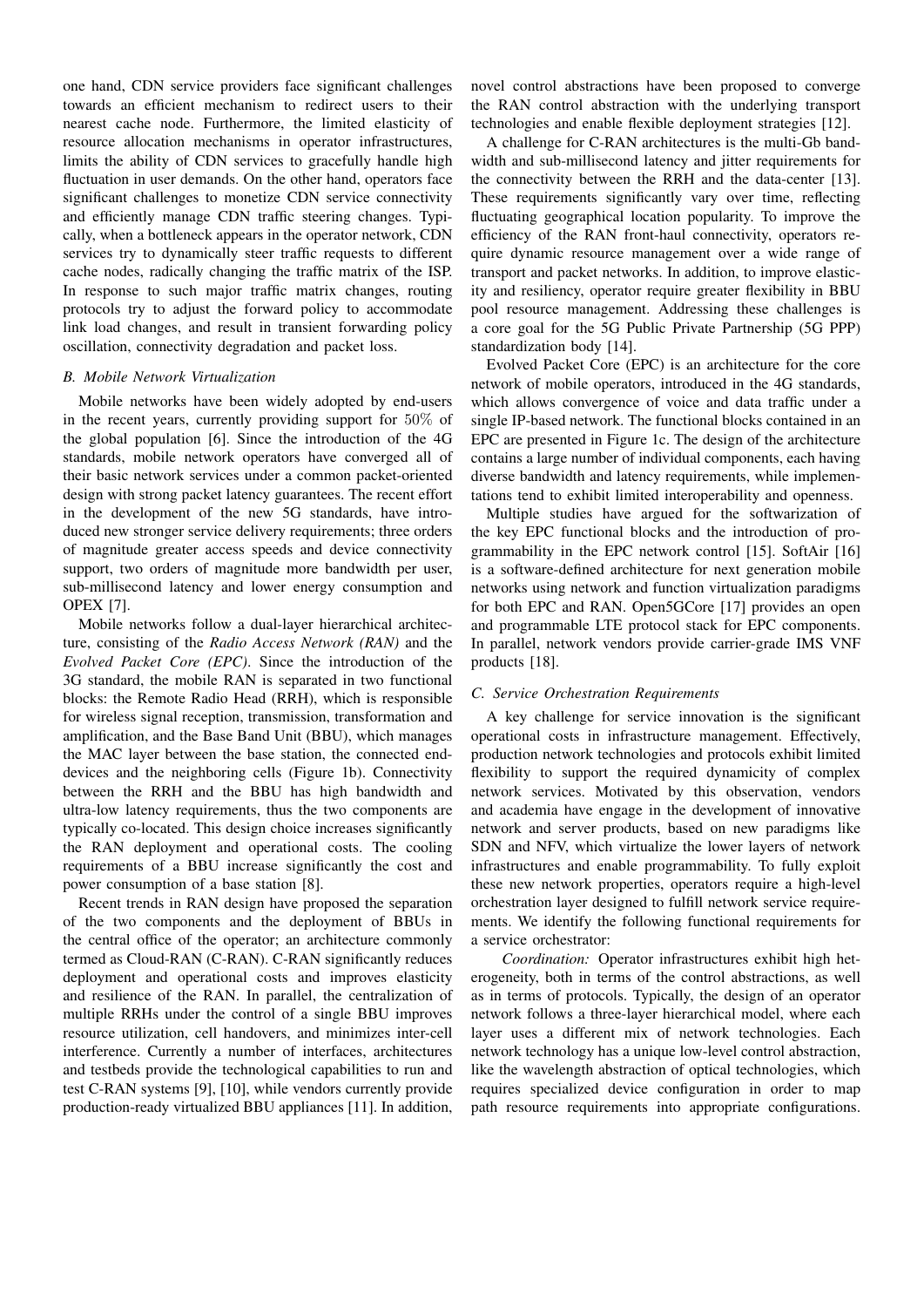Management heterogeneity is equally significant across NF products. NFs provide a wide range of network functionalities, spanning across all the layers of the network, and thus expose specialized management and configuration interfaces. To improve the flexibility of the underlying infrastructure, the orchestrator must unify the management and control interfaces of the different technologies under a common service-oriented abstraction.

*Automation:* Operators infrastructures containing devices from multiple vendors or network technologies operate multiple standalone control systems, for each vendor and network layer. These individual controllers do not provide any interoperability and service deployment relies on manual intervention by network managers to propagate the required configurations between them, typically orchestrated through complex workflows organized by an OSS system. Network programmability, based on the SDN paradigm, and NF virtualization, based on the NFV paradigm, provide low-level abstractions that can provide easy management and configuration across all layers of the network. A key goal for an orchestrator is to capitalize on this low-level interfaces and synthesize new service-oriented abstractions that minimize human interaction and provision service in the order of hours.

*Resource and function virtualization:* The limited flexibility of the predominant infrastructure management technologies, introduces topological, technological and resilience dependencies between network service deployment strategies and the underlying infrastructure [19]. As a result, network paths are over-provisioned to ensure delivery guarantees during peak operation, while idle back-up paths between end-points are established to ensure resiliency. Furthermore, because NFs are not ubiquitous in the network, the network policy is responsible to guarantee that the NF ordering is fulfilled. As the number of services and the size of the network increases, the resource fragmentation, generated by the existing model, escalates and increases the OPEX of the operator. The network orchestration is responsible to take advantage of the resource and forwarding control interfaces, currently available in SDN implementations to provide flexible and timely network configuration in order to meet service delivery guarantees.

#### III. BAGUETTE ARCHITECTURE

Baguette is a novel service-oriented orchestration framework. This section presents the design of the Baguette orchestrator and elaborates on the capabilities of the current implementation and its integration with existing control mechanisms in the operator infrastructure. Figure 2 presents the architecture of Baguette. Its functionality exploits the control capabilities of the SDN and NFV paradigms to converge control across network infrastructures, using off-the-self control frameworks. Its primary functionalities are to provide coordination between the network and function control systems and to enable flexible resource and forwarding control.

External applications and OSSes can use a RESTful API to deploy and monitor their network services over the orchestrated infrastructure. To elaborate on the functionality



Fig. 2: An architectural model for end-to-end service orchestration.

of Baguette, Listing 1 presents a simplified CDN service (Figure 1a) definition. The definition consists of four elements: a *service name*, an *operational budget*, a list of *NFs*, and a list of *NF and network endpoint dependencies*. A NF specification describes the type of the function, along with configuration parameters and performance requirements. A service dependency specifies the connectivity requirements between NFs and network end-points, represented as IP address masks. Each service dependency can contain a set of service delivery requirements. The current Baguette instantiation considers latency and bandwidth parameters exclusively.

NFs can be implemented using a wide range of appliances. To simplify the specification of network services and to improve resource utilization, Baguette decouples the definition of a network service from the specific implementation details. Effectively, the service consumer describes in the service definition the type of NFs contained in its service chain. The orchestrator is responsible at run-time to optimize the mapping between the NF types and the NF implementations of each service chain, given the performance requirements and budget of the service providers and the available resource in the infrastructure. For example, a load balancing function can be realized using: (i) a proactive OpenFlow policy configured on a virtualized SDN switch, (ii) a virtual machine running software like nginx or HAproxy, or (iii) through a virtualized hardware load balancer [20], with each implementation providing different performance and functionality trade-offs. In Baguette, these different appliances are abstracted under the lb function type. The end-user of the orchestrator can use the requirements section of the NF template to specify its requirements with respect to the different trade-offs across relevant NF implementations.

Baguette architecture is presented in Figure 3. The system consists of three functional blocks: the *Service Orchestrator*, the *VNF Orchestrator* and the *Network Provisioner*. The Service Orchestrator is a focal control point for the operator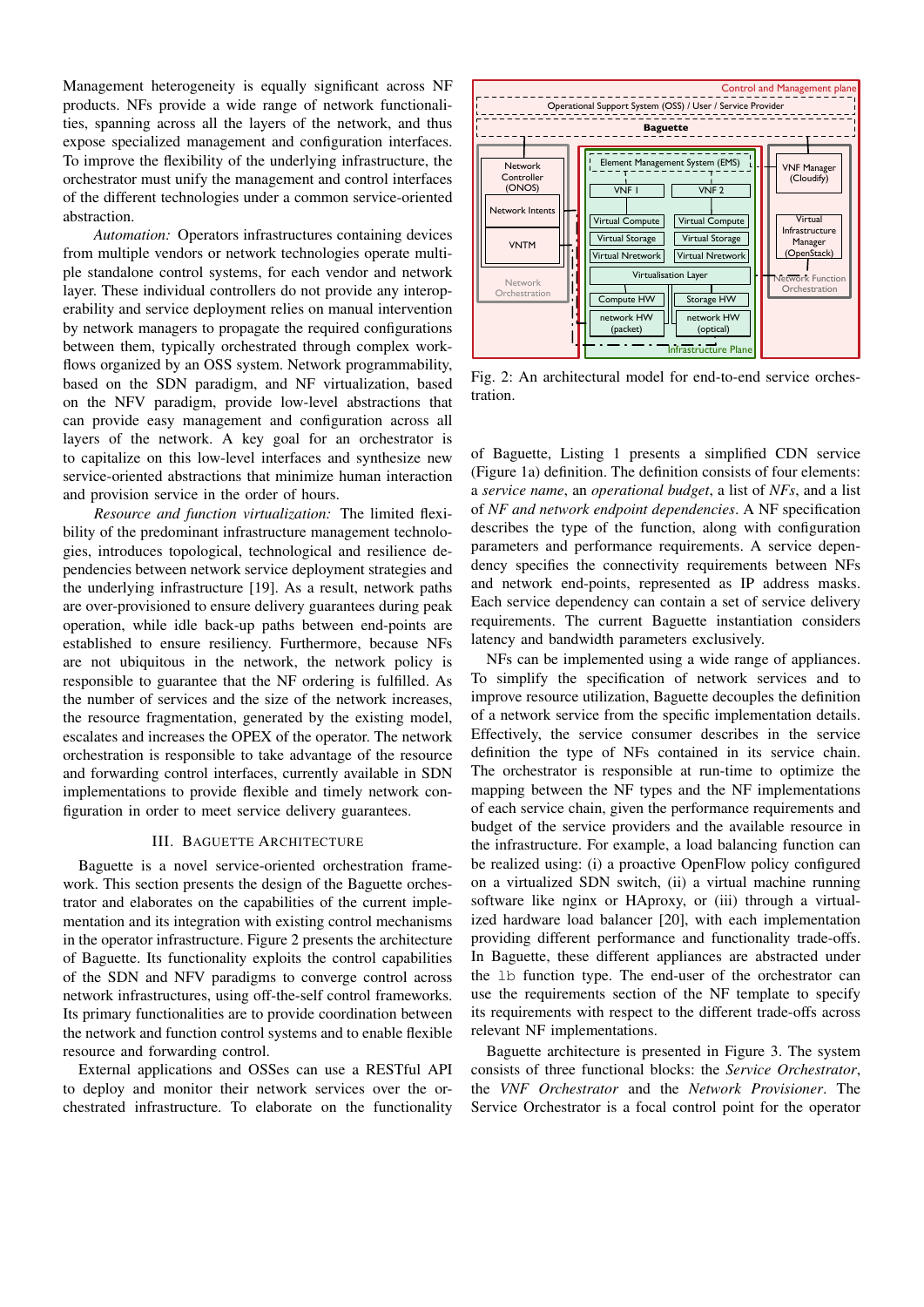

Listing 1: A CDN service chain specification using the service interface of Baguette.



Fig. 3: Baguette functional block diagram.

infrastructure. The system is responsible to aggregate service requests from users and identify a near-optimal deployment plan. The module has complete visibility of available network and computational resources across the operator infrastructure and uses a service embedding algorithm to decide on the deployment strategy for every service request. The current Baguette implementation treats the embedding problem as a

bin packing problem and uses a suboptimal first-fit algorithm to assign path and resources to a service request. The problem of service embedding is a well studied problem, and we aim in future iterations of the implementation to explore better heuristics algorithms [21]. Once the service orchestrator has selected a deployment plan, the service deployment is delegated to the VNF orchestrator and the network provisioner, to configure the NFs and the paths of the service, respectively. The rest of this section discuss the design of Baguette for the control and configuration of the NFs and connectivity establishment.

# *A. Network Function Orchestration*

The current Baguette implementation supports exclusively software NFs running over a virtualized server. NF control is separated in two layer: the virtual infrastructure layer and the VNF layer. The infrastructure layer controls resource virtualization across the servers of the infrastructure, while the VNF layer is responsible for the configuration and the control of NFs. To rapidly prototype NF orchestration in Baguette we use the OpenStack [22] and the Cloudify [23] frameworks, to support the respective control layer.

OpenStack is a popular open-source cloud management framework, providing a generic API for the deployment, configuration and control of VMs across a cloud infrastructure. It provides support for all popular server virtualization frameworks, like XenServer, Docker and KVM, and exposes a unified VM management abstraction. OpenStack follows a micro-service architecture and compartmentalizes the control and configuration tasks into standalone services. Baguette uses OpenStack to allocate and monitor computational and storage resources and to deploy NFs across the cloud infrastructure of the operator. OpenStack provides additionally the ability to control the network configuration of individual VMs and virtualized servers. Nonetheless, the design of the OpenStack network service (neutron) assumes that the network is a single broadcast domain, over which the cloud manager has direct connectivity between all VMs. We relax this requirement by assign the network configuration of the network edges (VM and virtualized server) to OpenStack and establish interserver connectivity by appropriately manipulating network configuration through the Baguette network provisioner.

Cloudify is an open-source cloud orchestration framework, designed to automate the configuration, monitor and control of NFs. The framework provides out-of-the-box OpenStack integration to launch VMs and to configure local networking, storage and security. Cloudify supports the TOSCA modeling standard [24] and provides a YAML-based Domain Specific Language (DSL) to model interaction of the network orchestrator with NF. A service is described through the Blueprint abstraction, a TOSCA-based lifecycle description of the service and its individual NFs. Blueprint files describe the logical representation of a service graph, the components of the service and the integration between NFs. In addition, a Blueprint specifies script executions that occur during the different event of the NF lifecycle.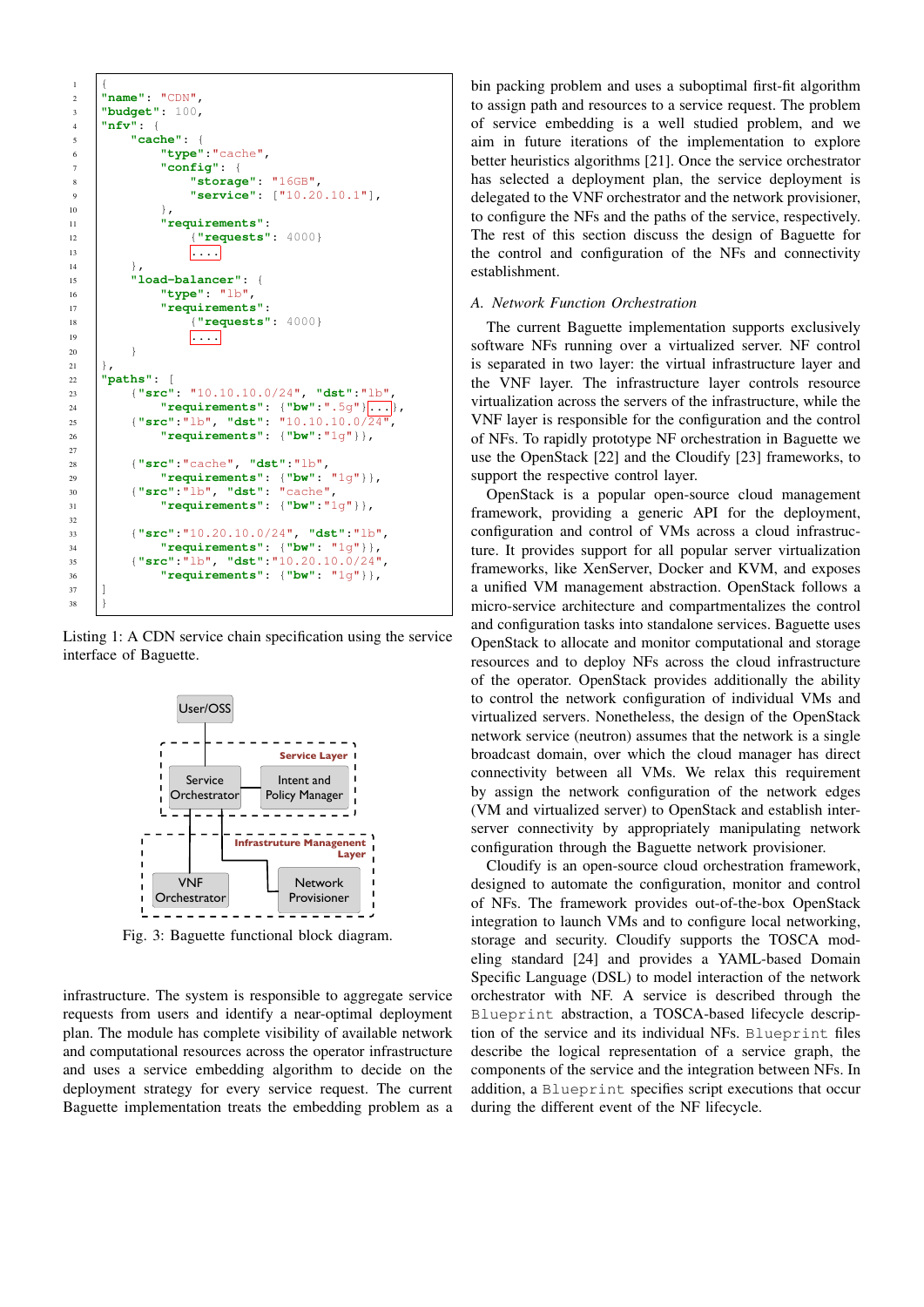During a service request to the Baguette RESTful API, the VNF orchestrator is responsible to translate specific NF types into respective NF implementation representations in the TOSCA language. Baguette contains a set of Blueprint templates for the specification, configuration and monitor of different NFV instances and their integration. A high-level service specification is transformed by the VNF Orchestrator module into a Blueprint script, by stitching together individual NFV templates. The current Baguette implementation contains a small set of templates for stateless NFV appliances (load balancer, cache, switch) and we aim to enhance our codebase with more NFV templates in the near future. The resulting Blueprint is submitted to the Cloudify instance for deployment.

#### *B. Network Orchestration*

Cloud management infrastructures have been proposed as an effective framework for the control of software NF instances. Nonetheless, a key challenge for the migration of such frameworks in an operator environment, is the significantly different network design. Cloud infrastructures typically contain large layer-2 domains using only wired Ethernet and NF connectivity is implemented using tunneling mechanisms on the edges of the network. Operator networks contain a wider range of network technologies, its infrastructure are distribute across multiple locations, while routing and resource control is more complex and cannot simply rely on edge network configuration.

In order to improve the flexibility in the control of the underlying network to meet the growing connectivity demands of network services, Baguette uses the ONOS network controller. The network provisioner module uses the ONOS RESTful API to discover the network topology and to configure network paths between NFs. Path establishment uses the intent control abstraction. Intents is a novel control abstraction, developed as a core module in ONOS, which provides a mechanism to describe the connectivity requirements between network end-points. Control application express their connectivity requirements as intents and the controller is responsible to define a network policy that fulfills these requirements and appropriately reconfigures the forwarding policy during link failures and bottlenecks.

The ONOS intent abstraction is designed for wired Ethernet. In order to support optical technologies in Baguette, the network provisioner uses a Virtual Network Topology Manager (VNTM). VNTM is a service that stores multilayer information for heterogeneous network and supports sets up or tears down of lower-layer Label Switched Paths (LSPs) [25]. When the network provisioner cannot set-up a path in the wired Ethernet domain, it fetches topological information from the optical domain of the network and explores if network connectivity can be established through the establishment of an optical path. Upon the optical path establishment, the ONOS controller will be able to detect the path also in the packet domain and we be able to compute and establish network paths through the intent abstraction.

#### IV. FUTURE DIRECTIONS

# *A. Network Function Models*

NFs provide a wide range of functional capabilities, which spans from simple packet manipulation to complex flow termination. Due to the high heterogeneity between NFs, control interfaces vary significantly. Interface heterogeneity impairs significantly the flexibility and automation of the orchestrator. Typically, NF management relies on a simple lifecycle model which triggers bash script executions which configure or monitor an active NFV instance. This model increases significantly the complexity to introduce new functions in the network of an operator. The network manager is responsible to analyze and identify the configuration mechanisms supported by a new NF and to implement and test from scratch the required scripts required for integration with the data model of the service orchestrator. Furthermore, the data model of a new NF may contain information which is incompatible or absent in the data model of the orchestrator, thus requiring data transformation and even redefinition of the orchestration logic. Effectively, we require new data models which converge the configuration and monitoring capabilities available in NFs with similar functional capabilities. The standardization of control interfaces between NFs can also enable seamless cooperation between NFs and joint configuration. For example, a load balancing NFV can receive performance measurements from individual replicas and dynamically adapt its hashing function.

Efforts towards service modeling are fairly recent and their outcomes are still limited. The IETF NETCONF Data Modeling Language (NETMOD) WG provides a rich portfolio of model specifications, developed using the YANG [26] data modeling language. The respective models can be classified in two broad categories: network element models and network service models [27]. Relevant to network service modeling are the latter models, but the scope of these models remains limited and primarily focuses on connectivity services. Relevant efforts in cloud computing have delivered frameworks, like Ansible [28] and Chef [29], which simplify the deployment of web service for large scale systems using configuration template. These systems provide cookbooks containing deployment recipes which abstract and automate web service and VM configuration. These approaches should be revisited and adapted in the context of NF management and configuration practices.

## *B. Network Heterogeneity*

The current release of Baguette provides support for two network technologies: wired Ethernet and optical. These technologies vary significantly in their forwarding control abstraction, supporting respectively a packet-oriented and pathoriented abstraction. Nonetheless, their medium access mechanism is coordinated and, thus, resource control can be deterministic. In optical technologies resource control can be translated into appropriate spatial, time and frequency configurations, while performance degradation factors, like optical dispersion, are static. Similarly, wired Ethernet networks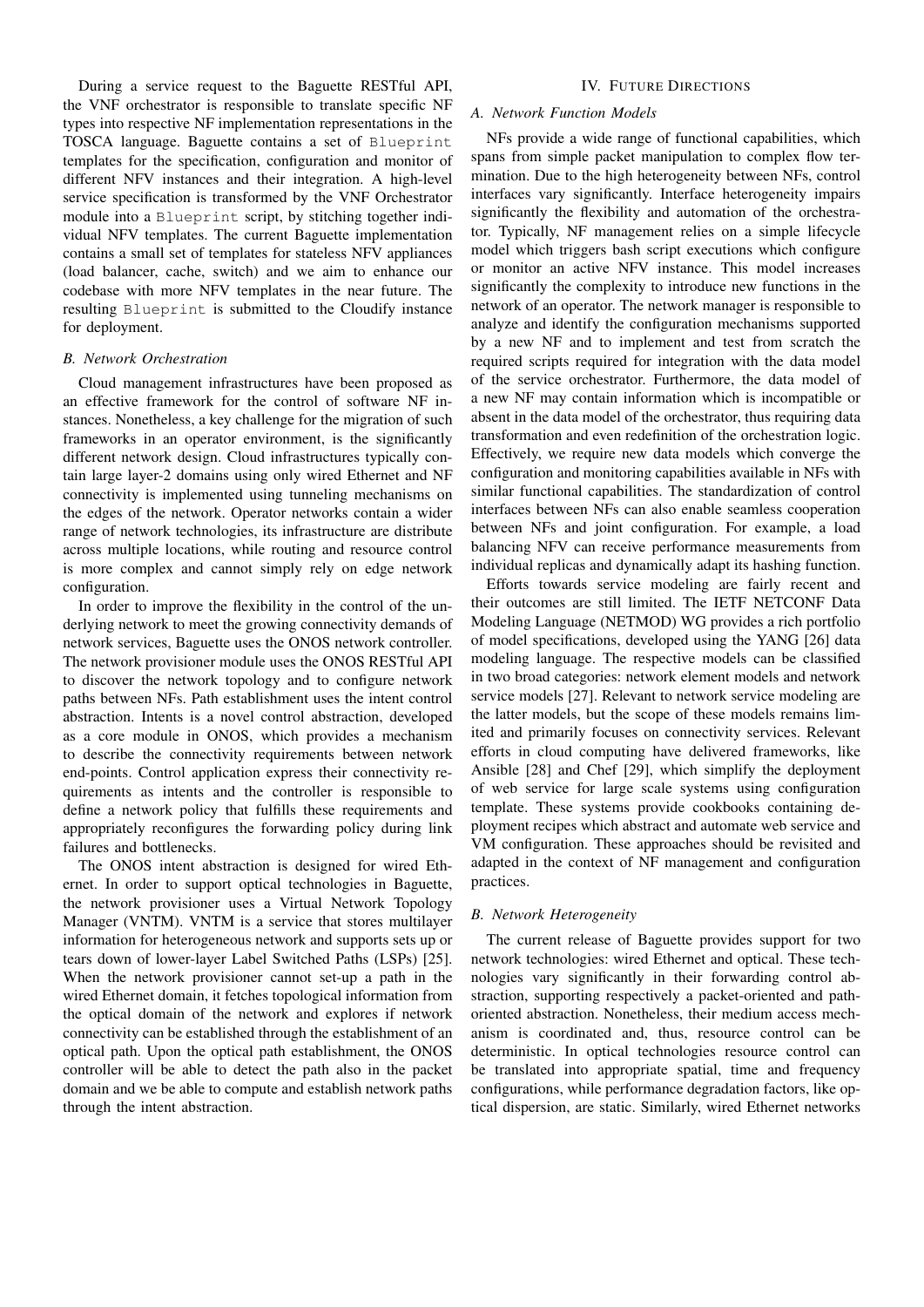resource control is enforced through the packet scheduling algorithm in network devices, using packet queues.

Nonetheless, network infrastructures contain a wide range of network technologies with shared medium and nondeterministic resource control, like wireless and visible light communication technologies. Resource control for such technologies is subject to the end-user mobility, while access patterns and signal interference can affect network performance. In the wireless domain, the research community has proposed a wide range of specialized control frameworks which virtualize access points and dynamically measure and reconfigure MAC layer parameters [30], [31]. Adding Baguette support for such technologies cannot rely on simple translation of network service requirements to technology specific configurations. Service orchestration requires the development of highly reactive and specialized control system for a subset of network technologies, which control the physical layer properties of the shared medium and guarantee service delivery goals.

# *C. Monitoring*

The growing demand for dynamic resource, functions and connectivity provision in an orchestrated infrastructure can increase network incidents and unregulated network changes. Network orchestrator success depends on its ability to measure the network performance and assess network quality using a very small set of metrics and to provide network diagnosis and root cause analysis during service disruptions. In parallel, the orchestrator must support network resource scheduling which can adapt to near real-time service demands (in-operation) [32].

Nonetheless, to investigate network problems or identify the severity of major network events or interruptions, a network health index or network key performance index (KPI) or key quality index (KQI) is critical. Generating the KPI or KQI would require data collection from various data sources using a set of automated communication processes and transmit them to one or more receiving equipment. This process is known as network telemetry. The data collected from data sources include network performance data, network logging data, network warning and defects data, network statistics and state data, and network resource operation data (e.g., operations on RIBs and FIBs). The process and ability to normalize the data to derive several end-to-end network composite metrics that reflect the network performance and quality from several different perspectives, e.g., network diagnosis, network performance, network QoS, network security. These end-to-end network composite metrics can then be used for in-operation planning.

## V. CONCLUSION

This paper elaborated on the challenge in the deployment of end-to-end services in modern network operator infrastructures. Motivated by the analysis of a set of popular service chains, we have identified a set of core functional requirements for the development of future service orchestration

mechanisms. Furthermore, we presented the architecture of the Baguette service orchestration and elaborated on the design of a straw-man implementation. The design of the Baguette orchestrator is still in its early stages and we plan to open source the first stable release of the system.

#### ACKNOWLEDGMENTS

The authors are grateful to the UK Engineering and Physical Sciences Research Council (EPSRC) for funding the TOU-CAN project (EP/L020009/1), which supported much of the work presented in this paper; and to the EPSRC and BT for funding Daniel Kings Industrial CASE PhD research.

#### **REFERENCES**

- [1] T. Nolle, "Automated OSS and BSS models needed for new network operations," http://searchtelecom.techtarget.com/tip/ Automated-OSS-and-BSS-models-needed-for-new-network-operations.
- [2] British Telecom, "BTnet: Market Leading Leased Line Internet," http://business.bt.com/assets/pdf/broadband-and-internet/datasheet/ BTnet target availability.pdf, Aug. 2015.
- [3] Cisco, "Cisco visual networking index: Forecast and methodology, 2014- 2019 white paper."<br>[4] "Netflix peering
- locations," https://openconnect.netflix.com/en/ peering-locations/, 2006.
- [5] "Netflix open connect," https://openconnect.netflix.com/, 2016.
- [6] ITU, "ICT facts and figures: the world in 2015," http://www.itu.int/en/ ITU-D/Statistics/Documents/facts/ICTFactsFigures2015.pdf, May 2015.
- [7] 5GPPP, "5G Vision: The 5G Infrastructure Public Private Partnership: the next generation of communication networks and services," https: //5g-ppp.eu/wp-content/uploads/2015/02/5G-Vision-Brochure-v1.pdf, 2015.
- [8] China Mobile, "C-RAN: The Road Towards Green RAN," 2011.
- [9] S. Bhaumik, S. P. Chandrabose, M. K. Jataprolu, G. Kumar, A. Muralidhar, P. Polakos, V. Srinivasan, and T. Woo, "CloudIQ: A Framework for Processing Base Stations in a Data Center," in *Mobicom*. ACM, 2012.
- [10] N. Nikaein, M. K. Marina, S. Manickam, A. Dawson, R. Knopp, and C. Bonnet, "OpenAirInterface: A Flexible Platform for 5G Research," *SIGCOMM Comput. Commun. Rev.*, vol. 44, no. 5, Oct. 2014.
- [11] Alcater-Lucent, "vRAN," https://www.alcatel-lucent.com/solutions/vran.
- [12] R. Riggio, K. Gomez, L. Goratti, R. Fedrizzi, and T. Rasheed, "V-cell: Going beyond the cell abstraction in 5g mobile networks," in *IEEE NOMS*, May 2014.
- [13] "Common Public Radio Interface (CPRI); Interface Specification V6.0," 2013.
- [14] 5G-PPP, "The 5G Public Private Partnership (5G PPP)," https://5g-ppp. eu.
- [15] ETSI, "Network functions virtualisation (nfv); use cases," *V1*, vol. 1, 2013.
- [16] I. F. Akyildiz, P. Wang, and S.-C. Lin, "SoftAir: A software defined networking architecture for 5G wireless systems," *Computer Networks*, vol. 85, jul 2015.
- [17] "Open5GCore: The next mobile core network testbed platform," http: //www.open5gcore.org.
- [18] Alcatel-Lucent, "Rapport cloud communications," https: //www.alcatel-lucent.com/solutions/cloud-communications.
- [19] P. Quinn and T. Nadeau, "Rfc 7498: Problem statement for service function chaining," 2015.
- [20] "Barracuda Load Balancer ADC," https://www.barracuda.com/products/ loadbalancer.
- [21] A. Fischer, J. F. Botero, M. T. Beck, H. de Meer, and X. Hesselbach, "Virtual network embedding: A survey," *IEEE Communications Surveys Tutorials*, vol. 15, no. 4, pp. 1888–1906, Fourth 2013.
- [22] "Openstack," https://www.openstack.org/.
- [23] "Cloudify," http://getcloudify.org/.
- [24] OASIS TOSCA, "TOSCA Simple Profile for Network Functions Virtualization (NFV) Version 1.0," http://docs.oasis-open.org/tosca/tosca-nfv/ v1.0/csd02/tosca-nfv-v1.0-csd02.pdf, 2015.